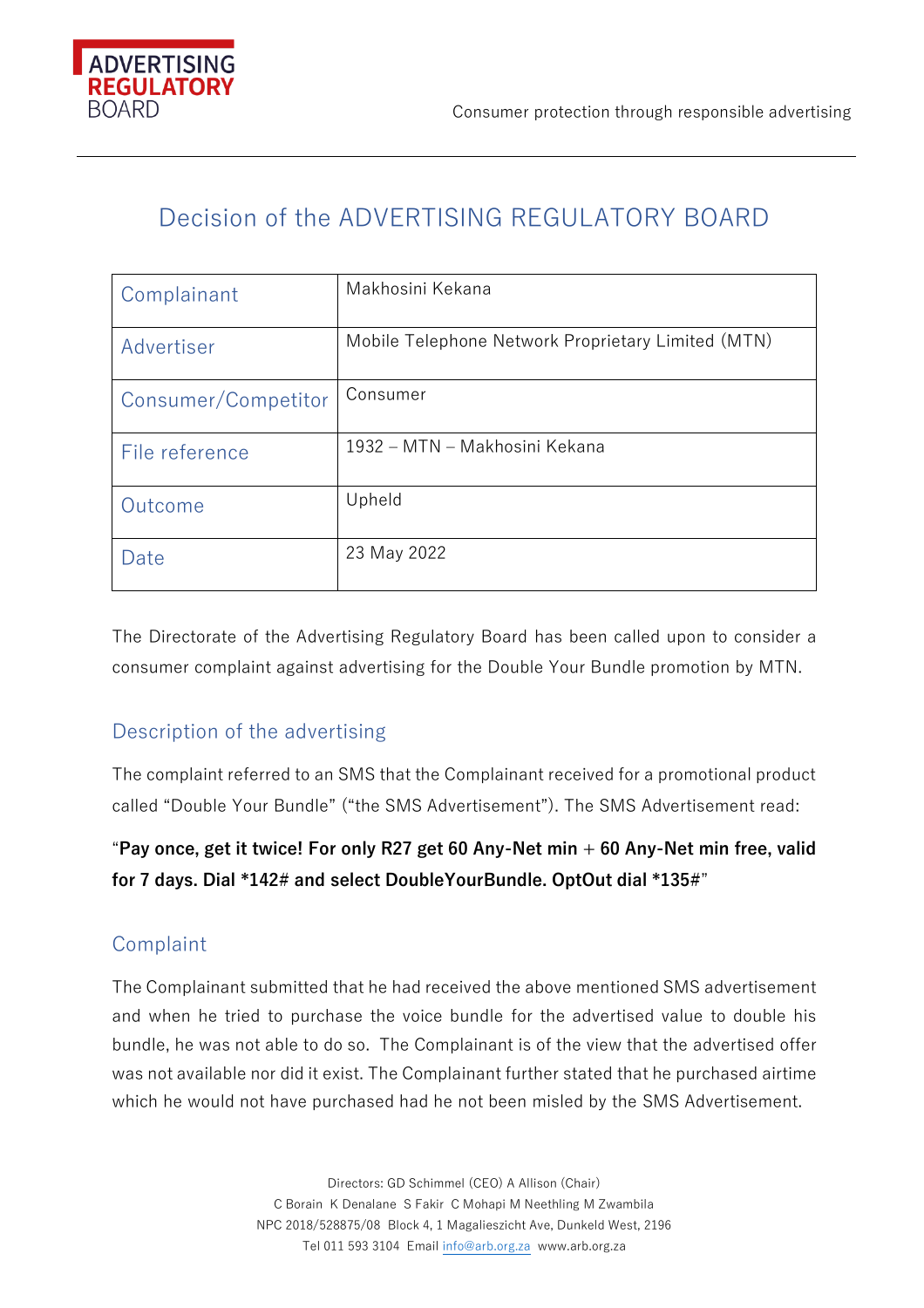

#### Response

In the response to the ARB, the Advertiser denied that the SMS advertisement was misleading. The Advertiser explained that the personalised offer environment was dynamic and offers changed regularly. Additionally, the Advertiser stated that offers provided to customers were dependent on a customer's spend, usage and take up preferences.

The Advertiser stated that where time has lapsed between the time that the message was sent to a customer and when the customer viewed the offers, there was a chance that the offer could have changed and/or expired. Similarly, if there were "any database errors in the rendering process", this may also have had an impact. Notwithstanding the above, the Advertiser noted that offers for Double Your Bundle would have still been available and would have allocated double the value, even if *that specific offer* was no longer available.

The Advertiser stated that it was also possible that there was an error in the message that was sent, in that a message with an offer could have been mapped to the incorrect cohort. Despite this, the customer would still have offers available and all offers would have still provided Double Your Bundle for the customer, if selected.

The Advertiser further stated that in all MTN messages where offers are provided, customers are notified that terms and conditions apply to the services offered, which was to make customers aware that there are certain limitations to the services provided.

Finally, the Advertiser stated that should the ARB deem it necessary, a gesture of good will may be offered to the Complainant to ensure that he understands that that the current incident was not a standard to measure the quality of services provided by MTN.

The Advertiser made two submissions to the ARB, the essence of which were largely the same. Its response was sent to the Complainant and the Complainant confirmed that there was not a significant lapse between the time the personalised offer was made and attempting to purchase the bundle. He further stated there had been a few subsequent similar offers made by the Advertiser after he lodged the complaint whereafter he immediately checked if the offers existed and it did not. The Complainant pointed out that the SMS Advertisement did not indicate that the offer was subject to certain terms and conditions, as alleged by the Advertiser. The Complainant's response was shared with the Advertiser, after which the ARB received the Advertiser's final response. In addition to what was stated above, the final response also stated that the screenshots provided with the complaint made it difficult for the Advertiser to ascertain the time lapse between when the message with the offer was sent to the customer, and when the customer dialled \*142#, and further information in this regard would be helpful to the Advertiser.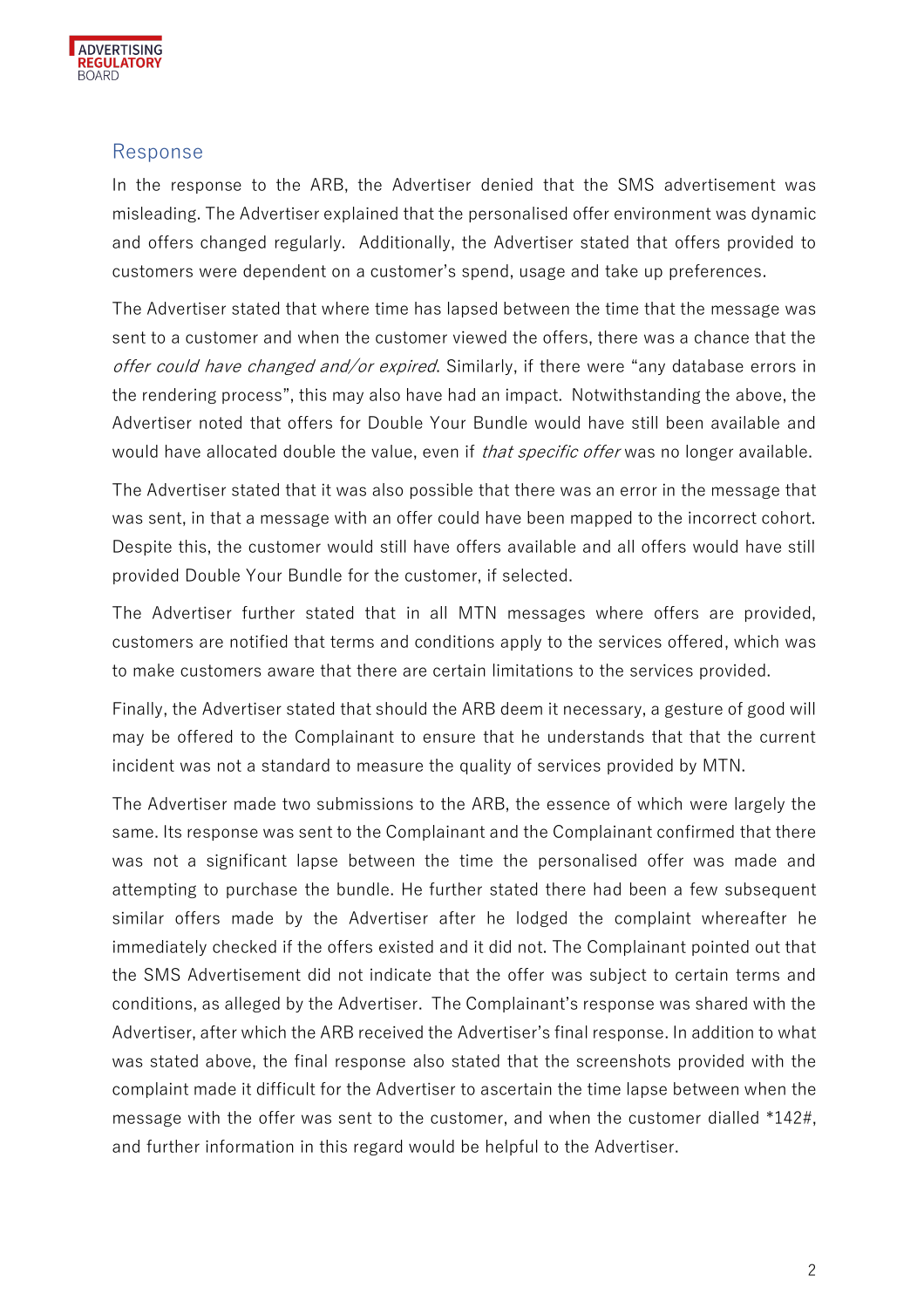

## Application of the Code of Advertising Practice

The following clause of the Code of Advertising Practice (the "Code") was considered in this matter:

Clause 4.2.1 of Section  $II$  – Misleading advertising

#### Decision

Clause 4.2.1 of the Code states that "Advertisements should not contain any statement or visual presentation which, directly or by implication, omission, ambiguity, inaccuracy, exaggerated claim or otherwise, is likely to mislead the consumer."

At the outset, the Directorate notes that the Advertiser's response provides a general overview of what could have gone wrong with the promotion resulting in the Complainant not being able to take up the offer, and is not specific to the complaint and what actually transpired with the Complainant. The Directorate understands that *generally* there is a validity period between the date on which the Advertiser sends a message to a customer to take up the Double Your Bundle offer and date on which the customer actually takes up the offer. This is a common principle with promotional offers and is not unreasonable and which is accepted by the Directorate.

However, this does not appear to be the case here. In the follow up response from the Complainant, he stated that there was "no significant time lapse" between the time he received the SMS Advertisement and when he dialled \*142# to take up the offer. In other words, the offer did not lapse but was simply not available for him to take up. The Advertiser has failed to demonstrate to the Directorate that the Complainant was out of the 7-day validity period as indicated in the SMS Advertisement. The Advertiser requested the Complainant's details so that they could conduct an investigation into the matter. The Directorate understands that the Advertiser has sophisticated systems that would allow it to verify the date on which the Complainant received the SMS Advertisement, and the date on which he dialled \*142# to take up the offer. If it was the case that the Complainant tried to take up the offer after 7 days of receiving the SMS Advertisement, then it would have been quite simple for the Advertiser for provide this evidence to the Directorate. However, no evidence of this has been provided to the Directorate.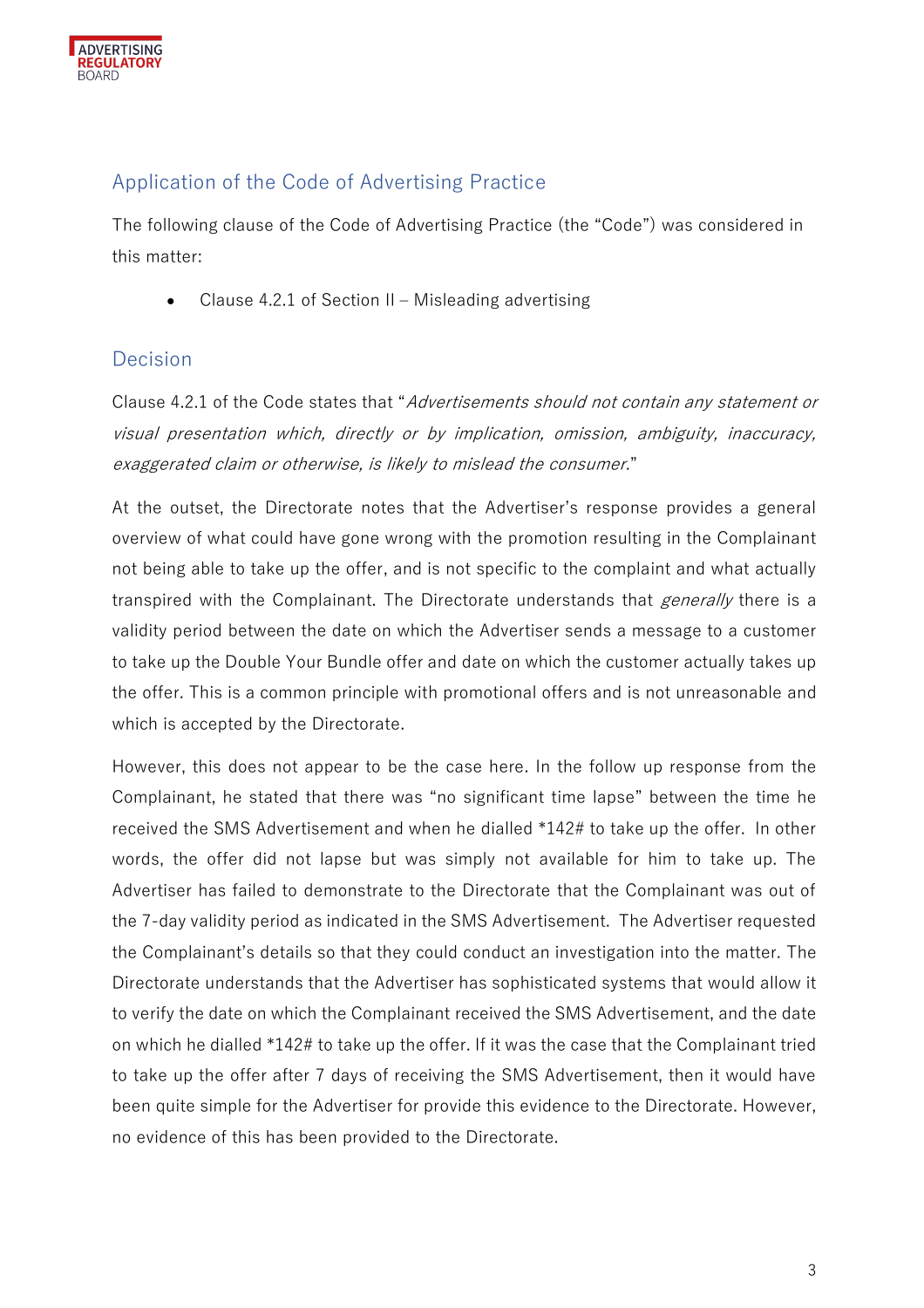

The Directorate also understands the Advertiser's general explanation in relation to system errors that may have occurred in that a "message with an offer could have been mapped to the incorrect cohort." If this was the case, it would mean that the SMS Advertisement was not intended for the Complainant and he received the message in error. However, the Directorate notes the Advertiser has in fact failed to categorically state or show that the Complainant in fact received the SMS Advertisement in error. Again, it confuses the Directorate why the Advertiser requested the Complainant's details to conduct an investigation and yet failed to provide specific details in relation to what actually occurred with this Complainant.

Instead, the Advertiser stated that *other offers for Double Your Bundle* would have still been available and would have allocated double the value, even if that specific offer was no longer available. This cannot be accepted by the Directorate. If the Complainant received the SMS Advertisement, and the Advertiser has not indicated that an error has occurred resulting in this Complainant receiving a SMS that was not meant for him, then the specific offer made in the SMS Advertisement must be available for the Complainant to take up, and not other Double Your Bundle offers. Although subsequent messages from the Advertiser to the Complainant are not before the Directorate for consideration, it does provide some indication that these messages, including the SMS Advertisement, may be misleading as these offers are not available for customers to take up.

The Directorate also agrees with the Complainant that the SMS Advertisement does not contain any statement that terms and conditions apply, which would indicate that some restrictions or limitations apply to the offer. In any event, this does not mean that the simple addition of the words "terms and conditions apply" rectifies an advertisement that is otherwise misleading.

If the Advertiser made an offer to the Complainant in the SMS Advertisement, and the offer was simply not available for the Complainant to take up within the time periods stated in the SMS Advertisement, then this is misleading and the SMS Advertisement is in breach of the Code. The Directorate has nothing in front of it from the Advertiser to explain why the offer contained in the SMS Advertisement was not available to the Complainant to take up.

Finally, the Directorate would like to clarify that the ARB does not, and will never, "deem it necessary" or prescribe to Advertisers to offer Complainants gestures of goodwill to resolve a complaint, or to make up for a negative experience. This gesture, if made at all,